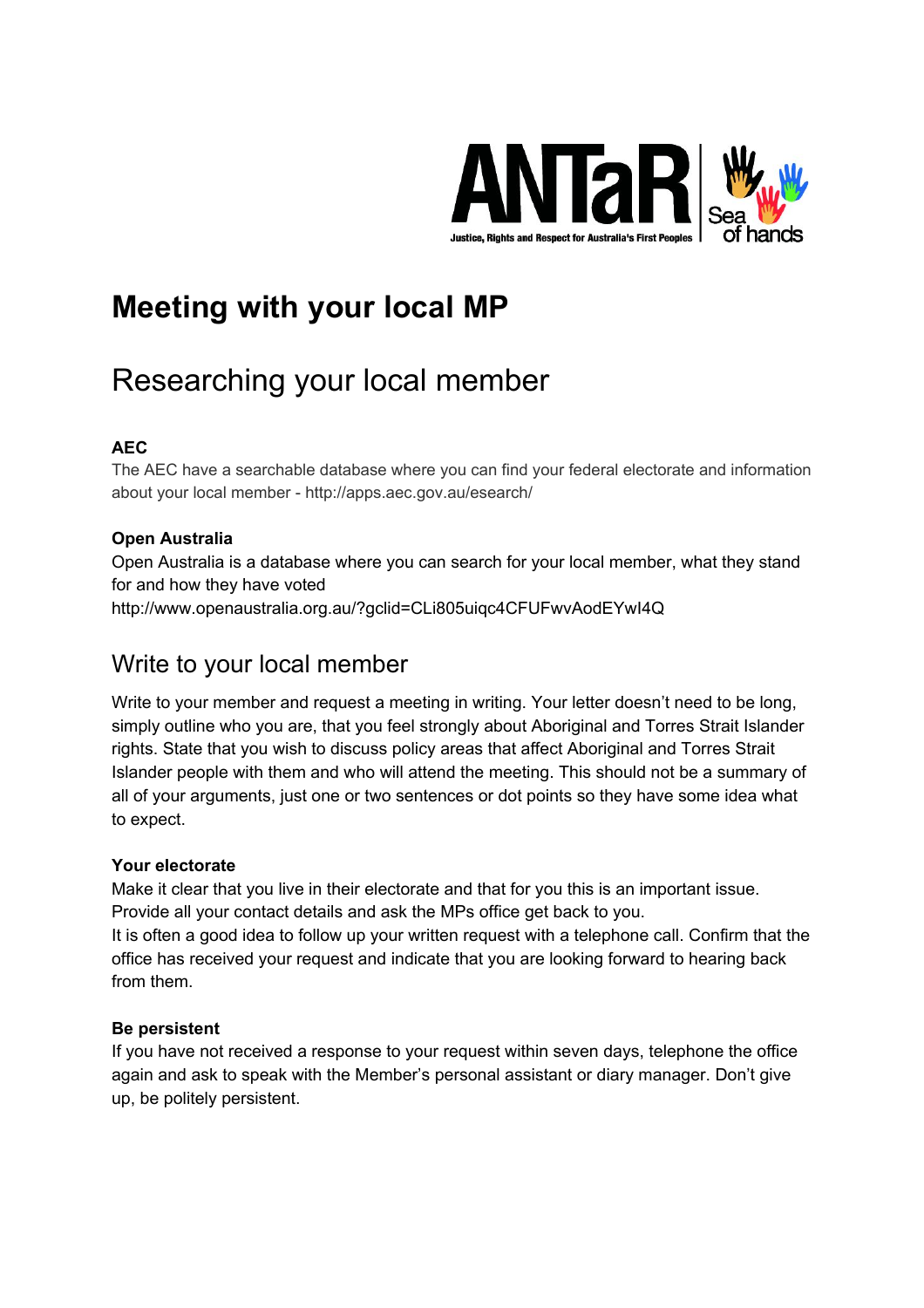# Getting ready

## **Know your MP**

It's useful to do some background research on your MP before you meet with them. Make sure you know their name, which party they belong to and if they are a sitting MP, review their website and social media and get a sense of what is important to them, particularly in relation to Aboriginal and Torres Strait Islander rights. Check to see if they have spoken about the issue.

### **Know your issue**

Read through the ANTaR Platform Paper, Issue Fact Sheets and the Redfern Statement. It might also be useful to keep an eye out in the media for any current editorials on Aboriginal and Torres Strait Islander issues.

Write up a brief document with key points you want to raise with your Member. You can use this as a guide for the meeting and leave it with your Member as a brief.

If you are asked a question you don't know the answer to offer to get back to them. Feel free to email [campaigns@antar.org.au](mailto:campaigns@antar.org.au) if you need any further infornation. The most important reason for meeting with your Member is to highlight that you care about this issue and that you believe it is an important issue for all Australians.

## **Know what you want**

The ANTaR Platform contains specific asks in relation to Indigenous Affairs Policy. Be clear about communicating these asks to your Member and ask them to champion these issues with the party.

# Making the most out of the meeting

#### **Team up**

If you know other people who care the issue, organise a small team of 3 or 4 people to attend the meeting. Politics is a numbers game and if you can show that there is wider community support for these issues you are more likely to gain traction.

Organise with your team so that communication and tasks are shared, these will include introductions, discussion lead and note taker.

# **Be organised**

Giving your Member a brief document outlining the context, issue including statistics and key asks. Ensure your contact details are included on the brief.

# **Be impressive**

Dress appropriately, arrive on time and be assertive when you meet your Member introduce yourself and your team and thank your Moember for taking the time to meet with you. Balance passion with politeness.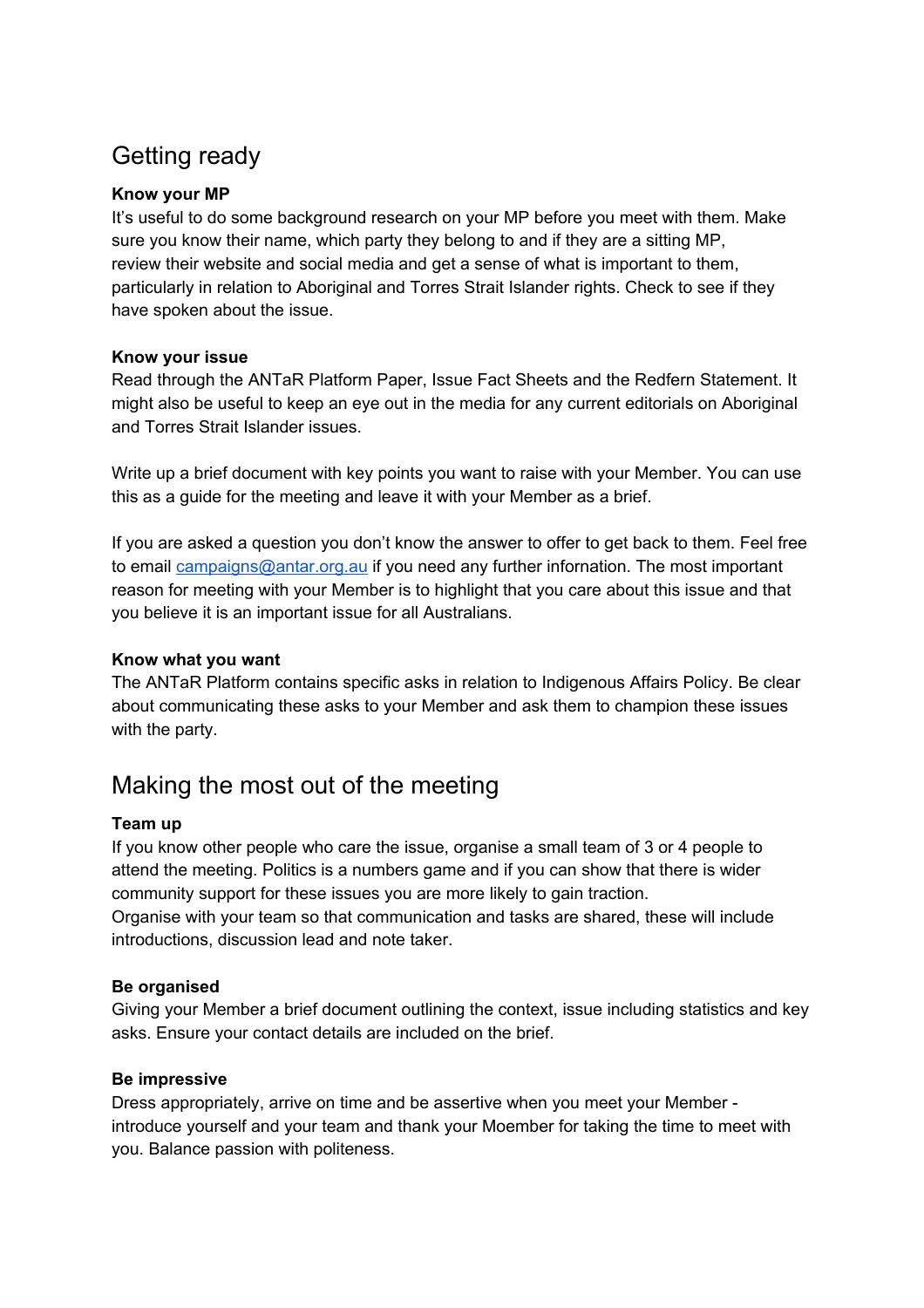## **Listen**

Your Member might be completely new to Aboriginal and Torres Strait Islander issues or they may have been working on Indigenous Affairs for years. Hopefully your earlier research will give you a sense of this before the meeting, however listen carefully to how your Member responds to what you are saying so you can tailor your message to their level of knowledge.

## **Be clear about the asks**

Let your Member know what you want them to do. Be brief and to the point. The ANTaR Platform gives compelling reasons and clear actions that your Member can take back to the party and internally advocate for.

Explain that the disadvantage faced by First Peoples affects and is the responsibility of all Australians, led by government. Demonstrate that there is electoral support for Aboriginal and Torres Strait Islander rights and that taking action is in their best interests. The more support you can show, the more likely they'll think of the issue as a vote-changing issue.

### **Secure a commitment**

Once you've spelt out what you are asking for, seek a commitment from your Member. Ask them what they are going to do as a result of your meeting and when and ask that they inform you when they have taken action. If your Member does not support your position ask them why so that they justify their differing view.

#### **Leave a lasting impact**

Thank your Member for their time meeting with you. If you haven't already, hand over the briefing papers and point out the asks that are in the brief. Ask for the best contact details so that you can remain in contact with them. Indicate that you appreciate their time and would be happy to be contacted should they have any questions and/or to meet with them again at any stage in the future.

# After your meeting

# **Debrief**

If you met with a team, discuss with the group what worked, what didn't, and how you could do it better next time. If you were on your own consider jotting down a quick SWOT, making a note of any points to keep in mind for next visit. Review your notes of the meeting and follow up on any actions you committed to. If your Member gave you a commitment and time frame make a note of that so you can follow up with them to confirm that it happened.

# **Follow up**

Send a follow up email to your Member, thanking them for meeting with you, clarify the actions they committed to undertake and any timeframes discussed. If you committed to getting further information to them include that in this email and indicate that you look forward to hearing from them.

#### **Report back to ANTaR**